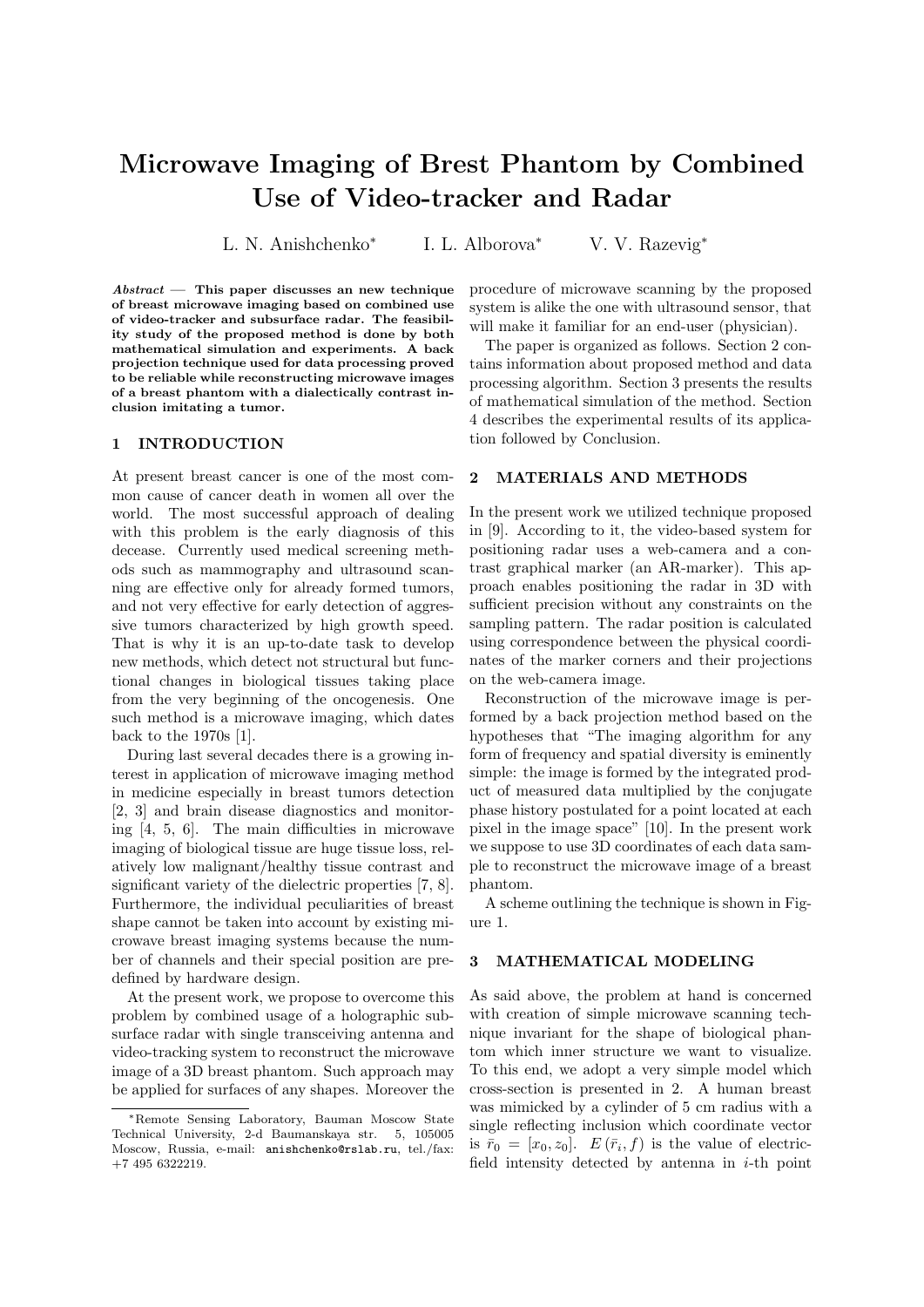

Figure 1: Scheme of the experiment.



Figure 2: Phantom scheme (red dots represents antennas positions, blue cross - inclusion position).

with coordinate vector  $\bar{r}_i = [x_i, z_i]$  for the probing frequency f. It was calculated for  $N = 100$  different positions of antenna spread uniformly along the semicircumference of the phantom. The probing frequency value f varies from  $F_{min}$  to  $F_{max}$ .

The field collected by the radar at  $i$ -th point for the probing frequency  $f$  is given as:

$$
E(\bar{r}_i, f) = \sigma \frac{g^2(f, \theta(\bar{r}_i, \bar{r}_0))}{|\bar{r}_i - \bar{r}_0|^2} e^{jk(f)2|\bar{r}_i - \bar{r}_0|}
$$

where  $\sigma=1$  is a scattering cross section of a target used here for matching the dimension,  $g(f, \theta(\bar{r}_i, \bar{r}_0))$  is the antenna radiation pattern,  $\theta(\bar{r}_i, \bar{r}_0)$  is the angle between a boresight direction of the antenna located at  $(x_i, z_i)$  and the direction from the antenna toward the point  $(x_0, z_0)$ ,  $k(f)$ is a wavenumber for the probing frewquency  $f, c$ is the speed of light. For simplicity, we assume the antenna to be an omnidirectional one. The reconstructed by back projection technique value for the point with coordinates  $\bar{r} = [x, z]$  may be represented as [9, 10]:



Figure 3: Reconstructed microwave image for phantom from Fig. 2 for a single probing frequency.



Figure 4: Reconstructed microwave image for phantom from Fig. 2 for probing frequency band of 10 GHz.

$$
Q(\bar{r}) = \sum_{f=F_{min}}^{F_{max}} \sum_{i=1}^{N} \frac{\sigma}{|\bar{r} - \bar{r}_i|^2} E(\bar{r}_i, f) e^{-jk(f)2|\bar{r} - \bar{r}_i|}
$$

By utilizing the proposed technique we reconstruct microwave image of the phantom using the values of the field calculated at the single frequency of 6.4 GHz (see Figure 3) and a frequency band  $6.4 - 16.4$  GHz with a step of 1 GHz (Figure 4).

It can be clearly seen that the usage of a wide frequency band results in more accurate detecting of the inclusion; however, even for a single frequency the coordinates of inclusion may be also estimated.

# 4 EXPERIMENTS

## 4.1 Experimental set-up

In the experiments we used a setup consisting of a holographic subsurface radar RASCAN-5/7000 designed at Remote Sensing Laboratory of Bauman Moscow State Technical University, which consists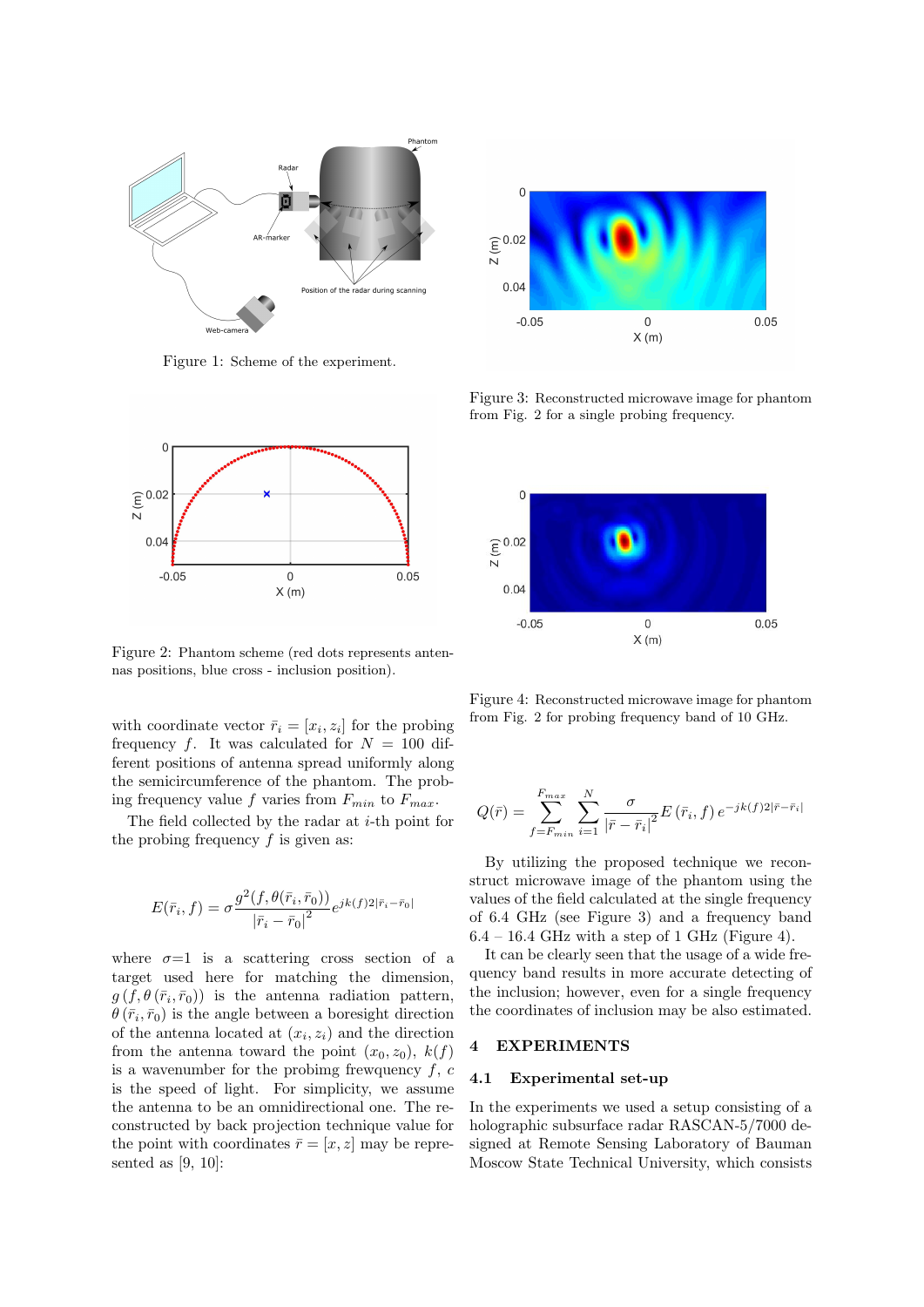

Figure 5: Scheme of the experiment with inclusion.

of an antenna with operating frequency band of 6.4 – 6.8 GHz and a control block. An AR-marker was positioned on the top of the antenna. Moreover, a web-camera was mounted on a tripod so to observe the AR-marker while scanning a breast phantom.

The data from the radar and the camera were gathered by the personal computer for further processing. The experiments were carried out for the plastic cylindrical phantom (diameter is 9 cm) with and without a dielectrically contrast inclusion placed inside 1 cm deep from the surface as it is shown in Figure 5. As an inclusion we used a metallic needle of 3 mm diameter. During the experiments the operator was moving the radar over the phantom surface in such a manner that the ARmarker would not disappear from the web-camera field of view.

## 4.2 Experimental results

Figure 6 presents a trajectory of the radar tracked by the video-tracking system, and Figure 7 shows an amplitude of the hologram  $E(\bar{r})$  recorded at frequency of 6.4 GHz for the experiments with and without inclusion. Apparently, the inclusion can be easily detected in the radar data.



Figure 6: Trajectory of the radar tracked by webcamera.



Figure 7: Experimental results for the phantom without (blue line), and with metallic inclusion (green line).

#### 5 Conclusion

We proposed a technique of breast microwave imaging based on combined use of video-tracker and subsurface radar. The feasibility study of the proposed method is done by both mathematical simulation and experiments. A back propagation technique used for data processing proved to be reliable while reconstructing microwave images of a breast phantom with a dialectically contrast inclusion imitating a tumor. The mathematical simulation showed that wider frequency band allows better spatial resolution; however even for a single frequency it should be possible to detect the presence of an inclusion.

In future we are planning to test the proposed technique on experimental 3D printed phantom circulated among MiMed CostAction group, which are the first step of standard breast phantoms for testing microwave imaging systems.

# Acknowledgments

This work was supported by the grant of the Russian Science Foundation, project  $# 15-19-30012$  (in part of video tracking algorithm), and Cost Action MiMed.